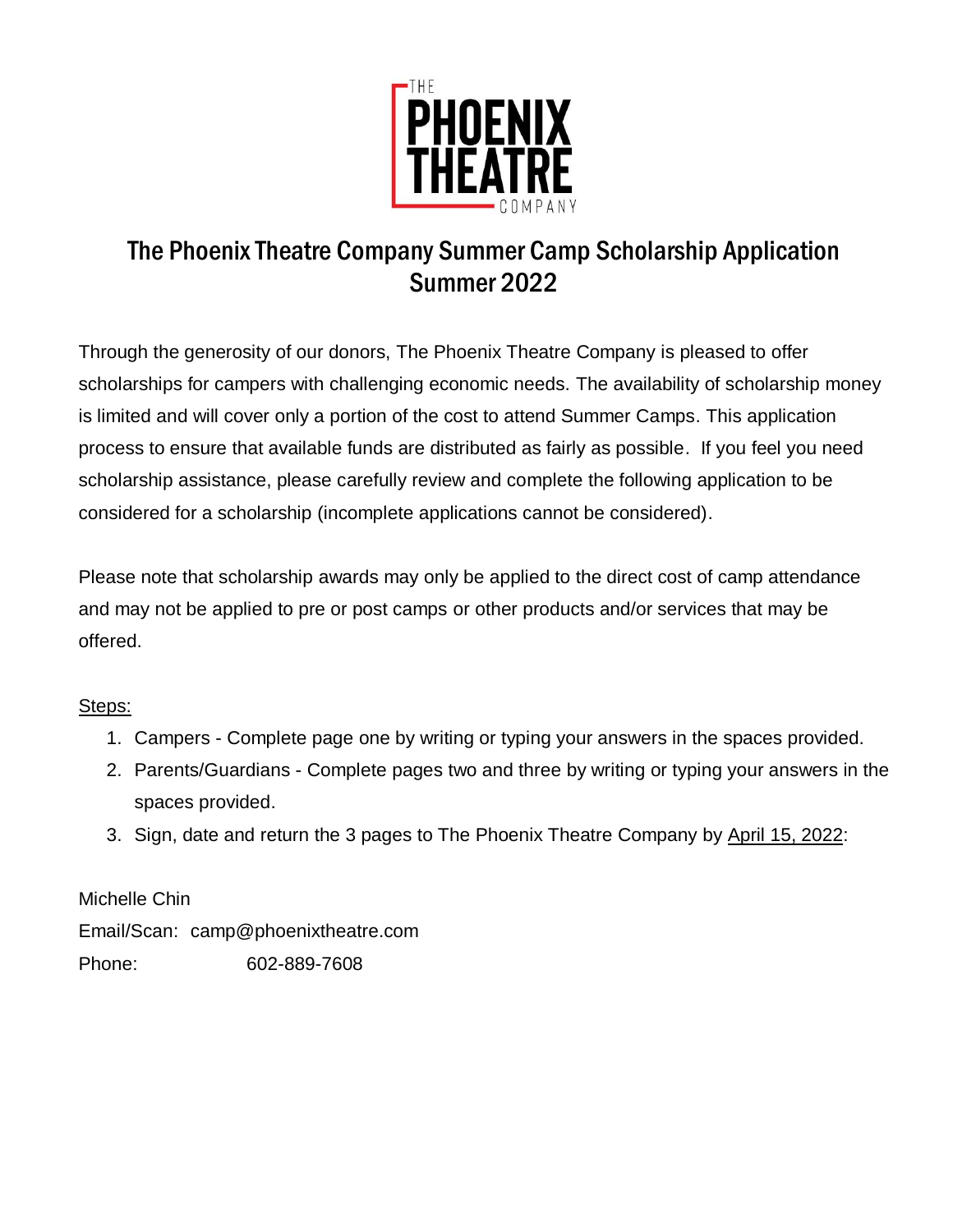## **Summer Camp Scholarship Application Summer 2022 Camper Portion**

|    | Today's Date: ___________________________Camper Name: __________________________                                           |  |
|----|----------------------------------------------------------------------------------------------------------------------------|--|
|    |                                                                                                                            |  |
| 1. | a. Have you attended The Phoenix Theatre Company's Summer Camp before?                                                     |  |
|    | b. What did you learn or discover at this camp? (If you answered 'no' to question (a) please<br>skip to question number 2) |  |
|    |                                                                                                                            |  |
|    | 2. Why do you want to attend Phoenix Theatre Summer Camp this year?                                                        |  |
|    |                                                                                                                            |  |
|    |                                                                                                                            |  |
|    |                                                                                                                            |  |
|    |                                                                                                                            |  |
|    | 3. Please write 2-3 sentences telling us about yourself.                                                                   |  |
|    |                                                                                                                            |  |
|    |                                                                                                                            |  |
|    |                                                                                                                            |  |
|    |                                                                                                                            |  |
|    |                                                                                                                            |  |
|    |                                                                                                                            |  |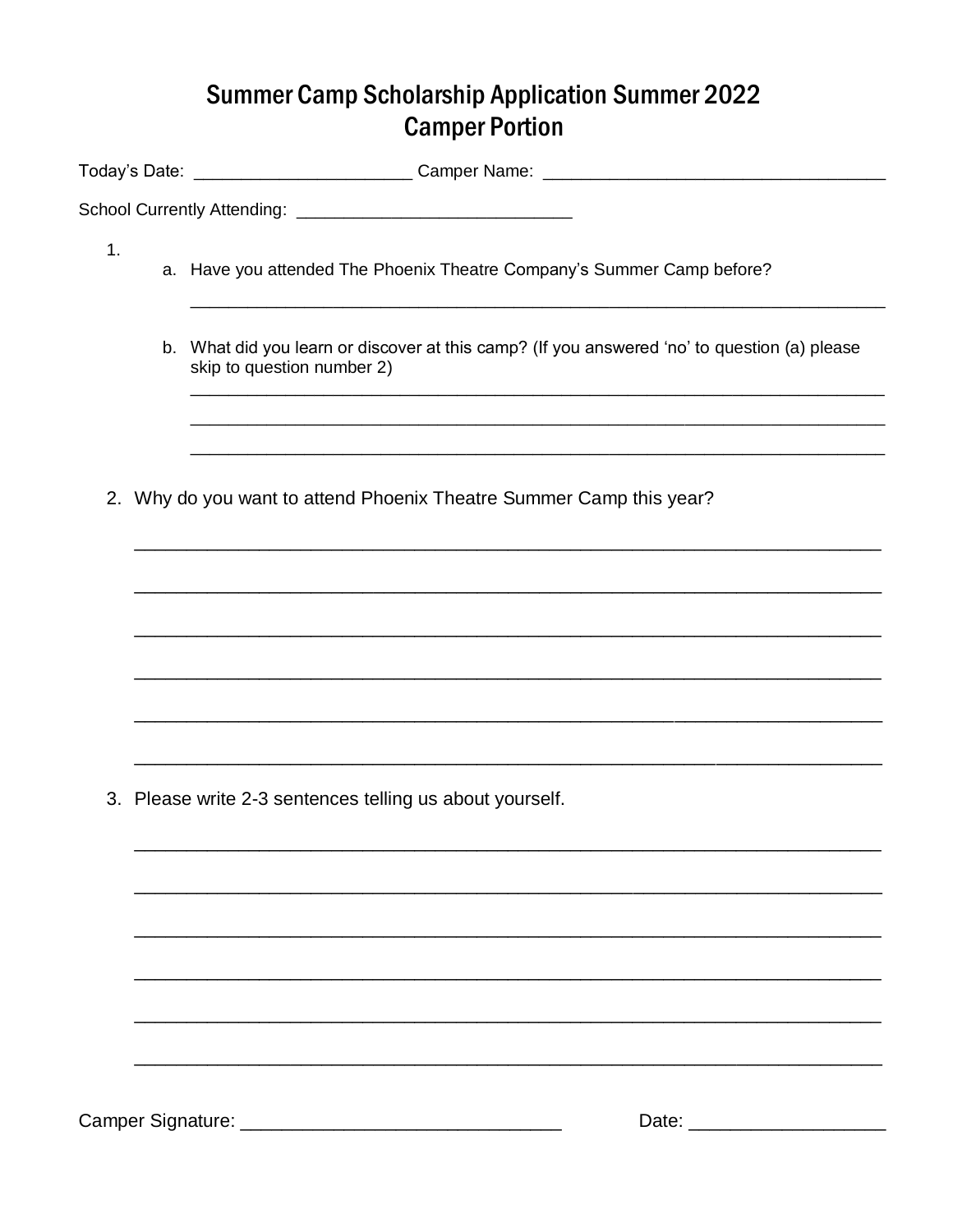## Summer Camp Scholarship Application Summer 2022 Parent/Guardian Portion

|                                                                                                                                                                       | (Please print)        |                                                                                         |
|-----------------------------------------------------------------------------------------------------------------------------------------------------------------------|-----------------------|-----------------------------------------------------------------------------------------|
|                                                                                                                                                                       |                       |                                                                                         |
| <b>Primary Address</b>                                                                                                                                                |                       |                                                                                         |
|                                                                                                                                                                       | <b>Street Address</b> | Apt #                                                                                   |
|                                                                                                                                                                       |                       | Zip Code __________                                                                     |
|                                                                                                                                                                       |                       | Alt Phone Number                                                                        |
|                                                                                                                                                                       |                       | Alt Email ____________________________                                                  |
| Preferred Method of Communication: (please circle one) Email<br>Age of Camper on June $6th$ , 2022                                                                    |                       | Phone                                                                                   |
|                                                                                                                                                                       |                       | Annual Household Income: (please circle one) Total Number Living in Household: ________ |
| $$0.00 - $19,999$<br>\$20,000 - \$29,999<br>П.<br>$$30,000 - $39,999$<br>П<br>\$40,000 - \$49,999<br>$\Box$<br>\$50,000 - \$74,999<br>$\Box$<br>$$75,000 +$<br>$\Box$ |                       |                                                                                         |

In order to accommodate as many families as possible we are unable to exchange weeks once they are offered with scholarship funds. Please take a look at your family's summer availability and what sessions your camper is most interested in. If you leave the below section blank, the panel will assign weeks.

Please rate the sessions your dependent(s) would like to attend by priority. Specify Weekly Musical Theatre or Master Classes:

| June 6 - June 10  | July 11 - July 15   |
|-------------------|---------------------|
| June 13 - June 17 | July 18 - July 22   |
| June 20 - June 24 | July 25 - July 29   |
| June 27 - July 1  | August 1 - August 5 |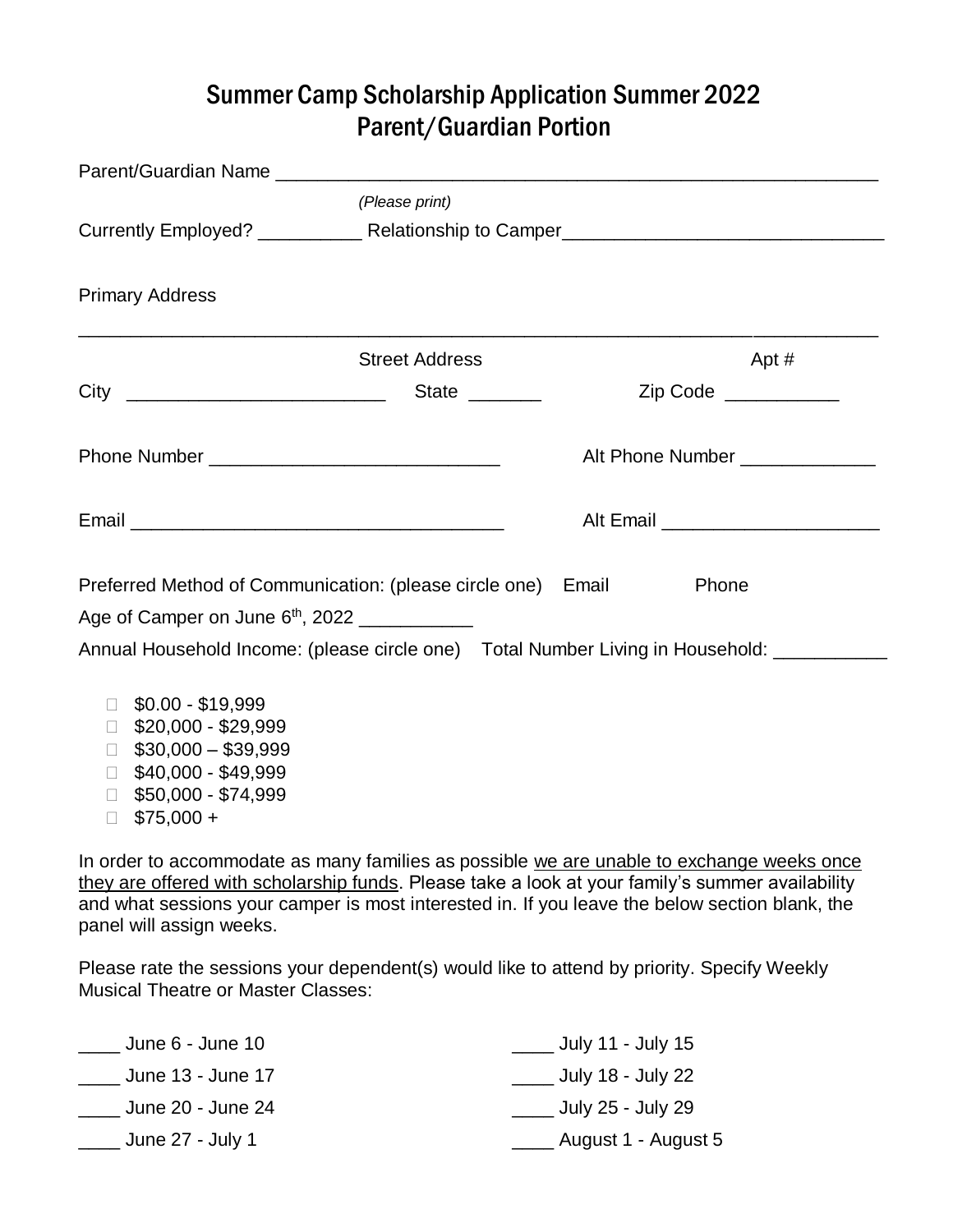What would you like us to know about your family's financial situation?

What would you like your camper to get out of our camp experience?

Please tell us about your camper's exposure to the arts.

Anything else you would like to tell us?